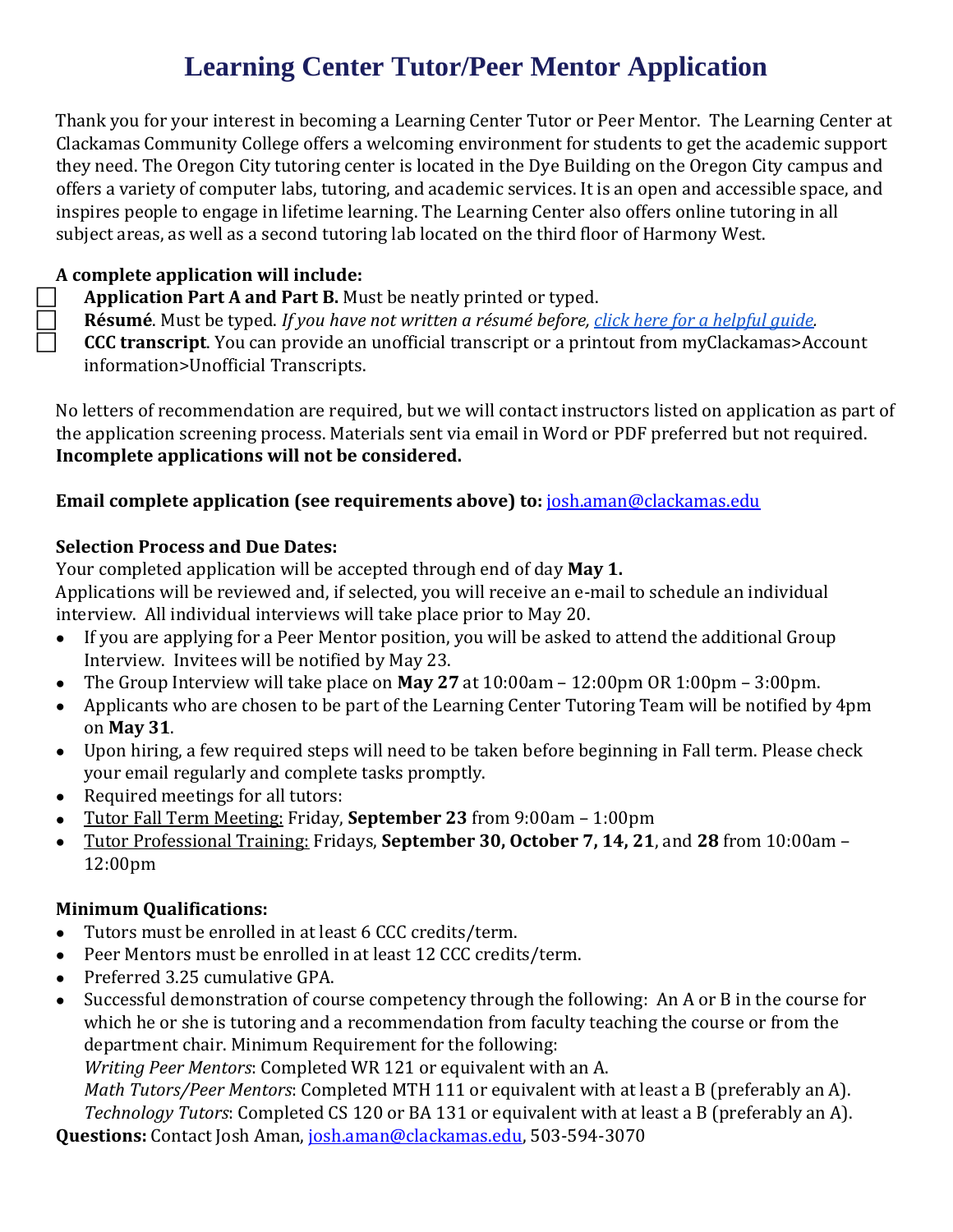# **Learning Center Tutor/Peer Mentor Application Part A**

| <b>Applicant Information:</b>                                                |
|------------------------------------------------------------------------------|
| CCCD#<br>Name:                                                               |
| Cell Phone (if different):<br>Home Phone:                                    |
| <b>CCC</b> Email:                                                            |
| Cumulative GPA:<br>Major:                                                    |
| <b>Expected Graduation Term:</b>                                             |
| <b>Indicate:</b> In which of the following subjects would you like to tutor? |
| Technology<br>Writing<br>Accounting                                          |
| Other<br>Science<br>Math                                                     |

**References:** Please list **ALL** relevant college level classes you have taken (or are currently taking) for the position for which you are applying (i.e. if you are applying to tutor in technology, list all computer/business/accounting courses; for writing, list all writing or literature courses; for math, list all math courses). If you are currently taking a class this term, list N/A under grade.

| <b>Class</b> | <b>Term</b> | <b>Instructor</b> | Grade |
|--------------|-------------|-------------------|-------|
|              |             |                   |       |
|              |             |                   |       |
|              |             |                   |       |
|              |             |                   |       |
|              |             |                   |       |
|              |             |                   |       |
|              |             |                   |       |
|              |             |                   |       |

**Signature:** I hereby submit my application and agree that all information is true to the best of my knowledge.

Signature:  $\begin{array}{ccc} \n\end{array}$ 

| Date: |  |  |
|-------|--|--|
|-------|--|--|

(typed name qualifies as signature)